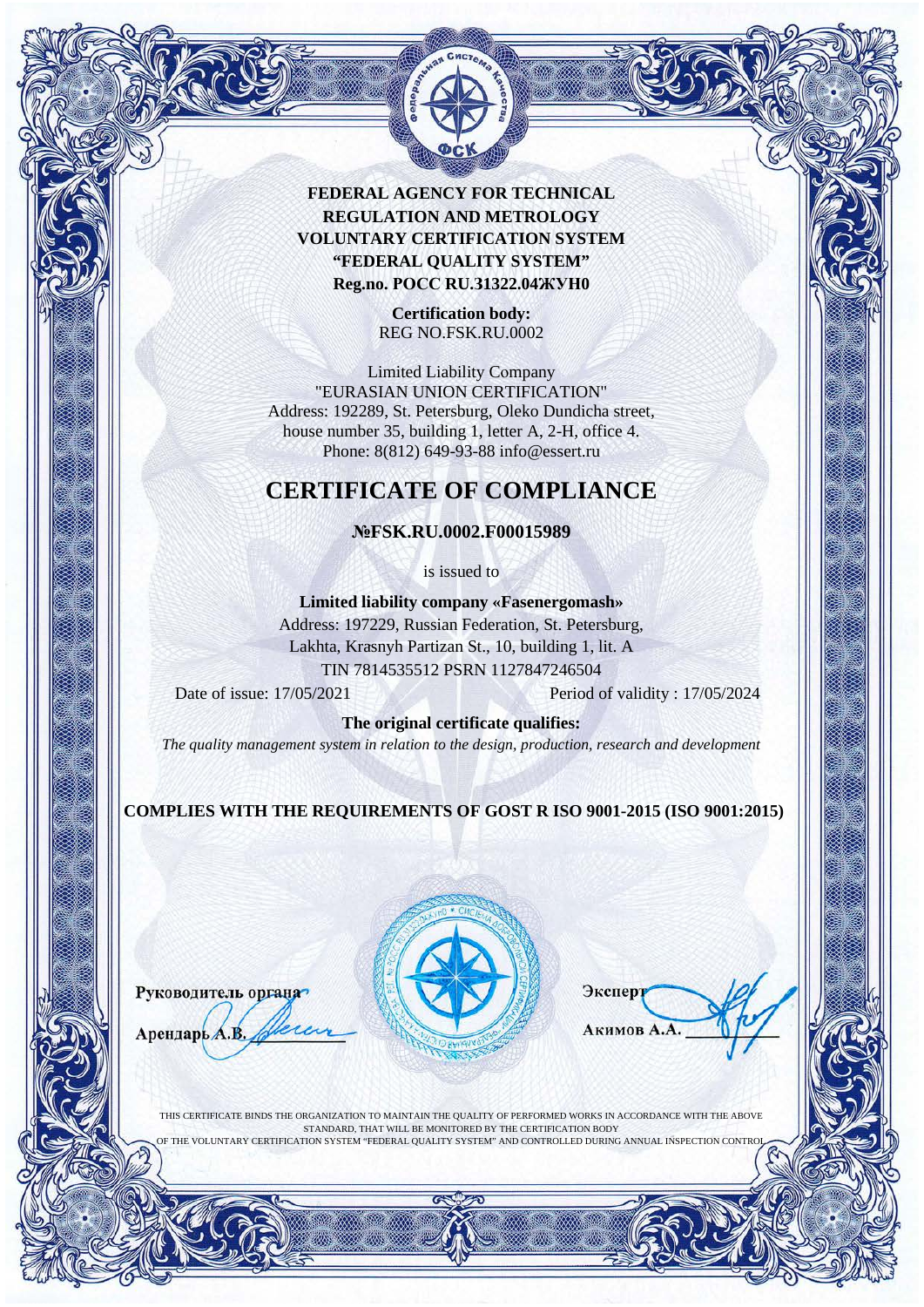

> **Certification body:** REG NO.FSK.RU.0002

Limited Liability Cоmpany "EURASIAN UNION CERTIFICATION" Address: 192289, St. Petersburg, Oleko Dundicha street, house number 35, building 1, letter A, 2-H, office 4. Phone: 8(812) 649-93-88 info@essert.ru

## **PERMIT**

### **TO USE FOR CERTIFICATION CONFORMITY MARK "FEDERAL QUALITY SYSTEM"**

Certification body of Quality Management Systems "EURASIAN UNION CERTIFICATION", LLC on the basis of decision to issue the certificate of compliance of the quality management systems

is issued

**Limited liability company «Fasenergomash» Address: 197229, Russian Federation, St. Petersburg, Lakhta, Krasnyh Partizan St., 10,** 

> **building 1, lit. A ALLOWS**

To use conformity mark of the quality management system for the period of validity of the certificate **№FSK.RU.0002.F00015989** in any form, as a mark of the product quality conformity. It is allowed to use the conformity mark in advertising brochures, leaflets, handouts, models of corporate and executive documentation of the certificate's holder.



Руководитель органа

Арендарь А.В.

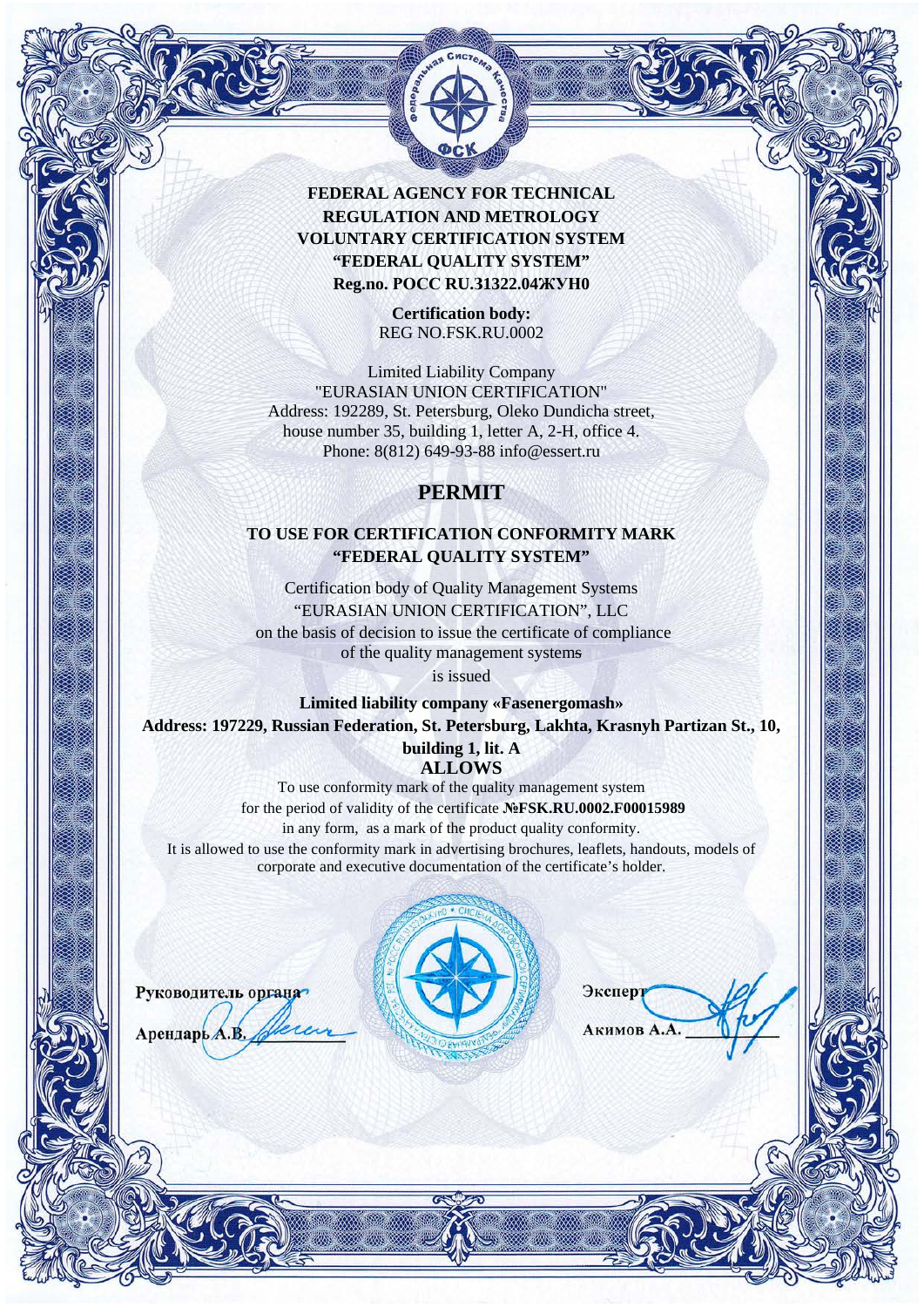

> **Certification body:** REG NO.FSK.RU.0002

Limited Liability Cоmpany "EURASIAN UNION CERTIFICATION" Address: 192289, St. Petersburg, Oleko Dundicha street, house number 35, building 1, letter A, 2-H, office 4. Phone: 8(812) 649-93-88 info@essert.ru

## **AUDITOR'S CERTIFICATE OF COMPLIANCE**

#### **№FSK.RU.EXP.000015989-1**

This is to certify that

### **Azizov Anatoly Georgievich**

certified in the voluntary certification system "FEDERAL QUALITY SYSTEM", as the auditor of internal audits of the "Quality management system" in accordance with GOST R ISO 9001-2015 (ISO 9001:2015)

Руководитель органа

Арендарь А.В.

Date of issue: 17/05/2021 Period of validity: 17/05/2024



Экспер **Акимов А**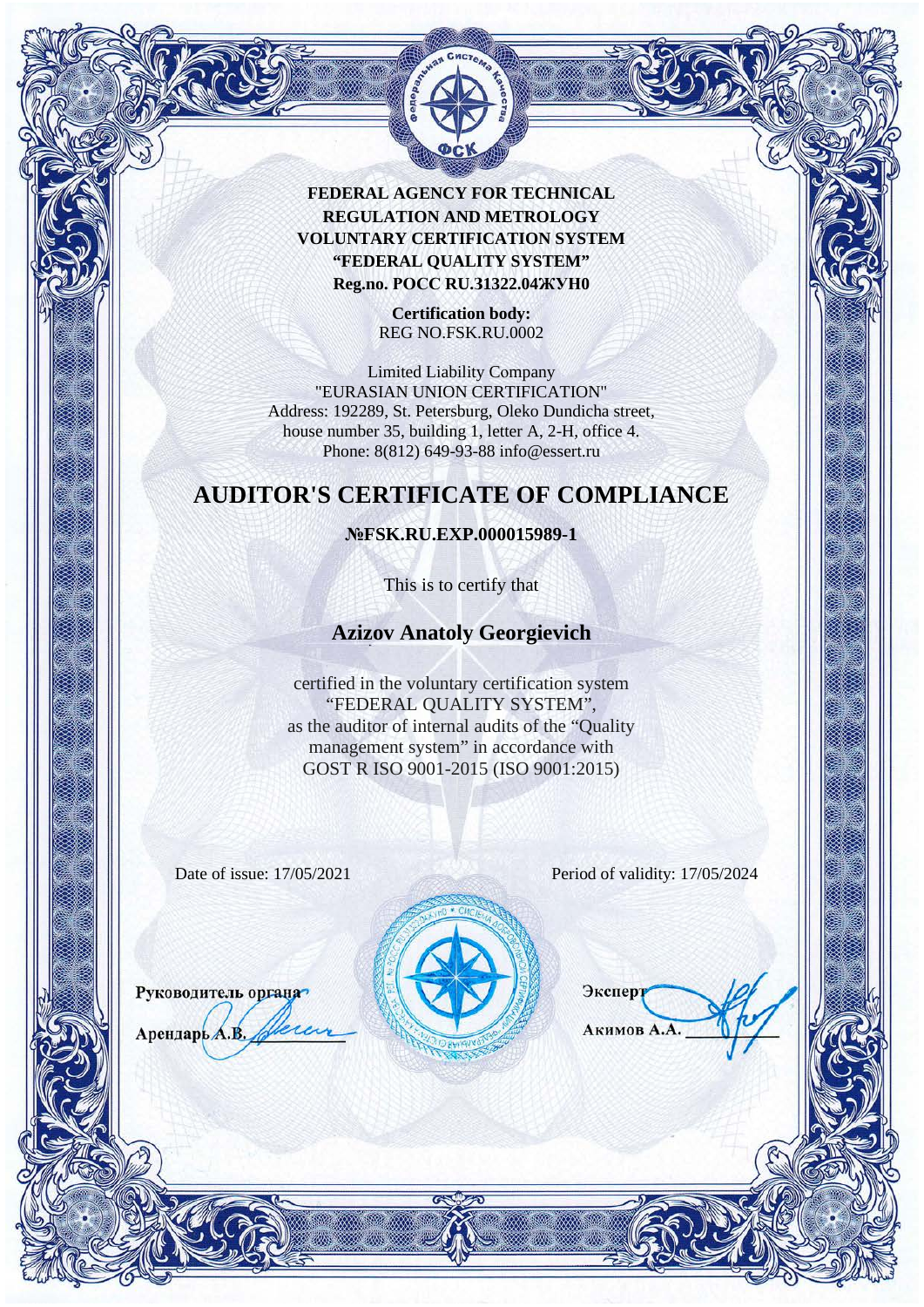

> **Certification body:** REG NO.FSK.RU.0002

Limited Liability Cоmpany "EURASIAN UNION CERTIFICATION" Address: 192289, St. Petersburg, Oleko Dundicha street, house number 35, building 1, letter A, 2-H, office 4. Phone: 8(812) 649-93-88 info@essert.ru

## **AUDITOR'S CERTIFICATE OF COMPLIANCE**

#### **№FSK.RU.EXP.000015989-2**

This is to certify that

### **Reket Sergey Andreevich**

certified in the voluntary certification system "FEDERAL QUALITY SYSTEM", as the auditor of internal audits of the "Quality management system" in accordance with GOST R ISO 9001-2015 (ISO 9001:2015)

Руководитель органа

Арендарь А.В.

Date of issue: 17/05/2021 Period of validity: 17/05/2024



Экспер **Акимов А**